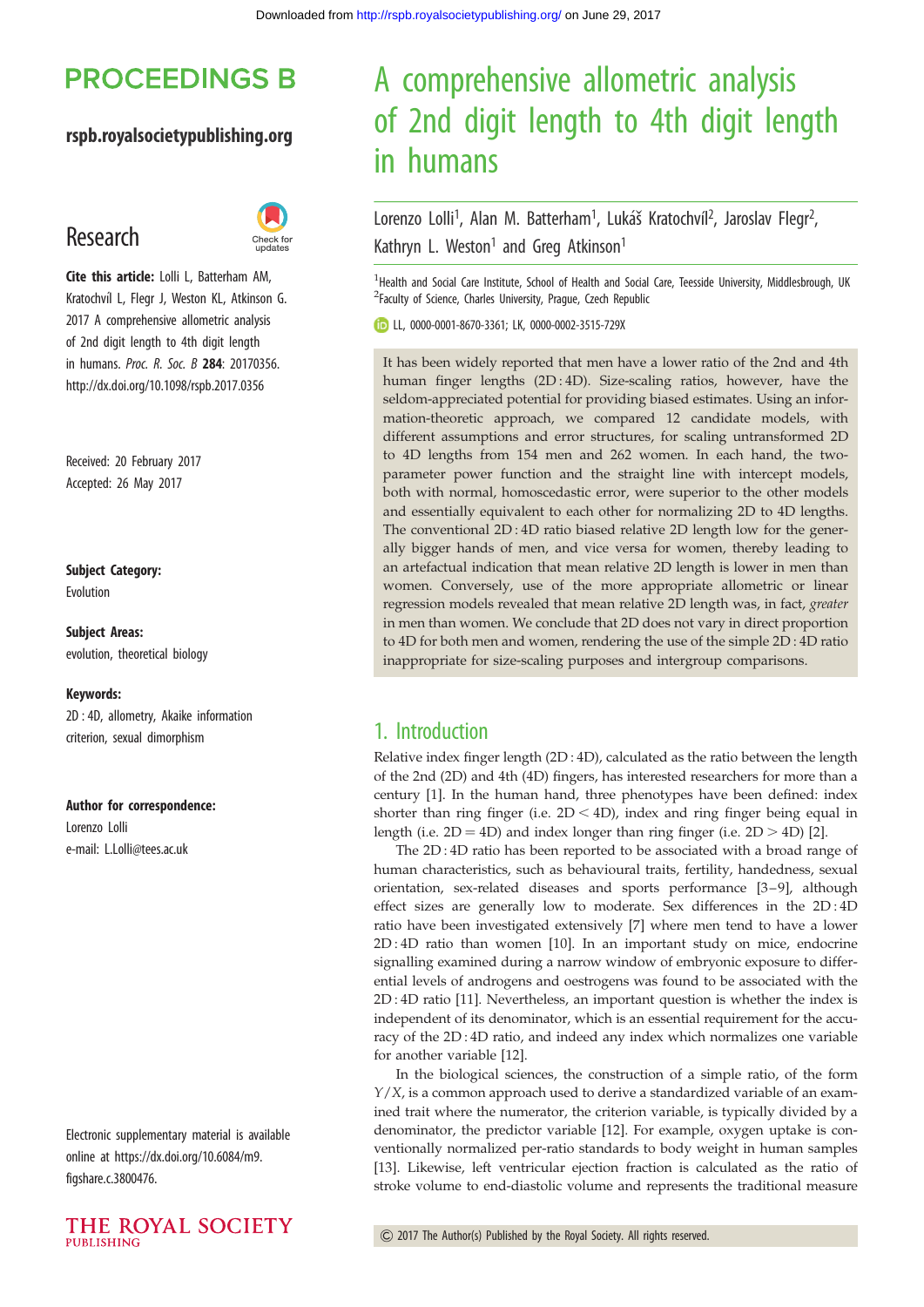<span id="page-1-0"></span>

| <b>Table 1.</b> Descriptive characteristics of the study participants ( $n = 416$ ). Values are expressed as mean $\pm$ s.d., with range in parentheses |  |  |  |
|---------------------------------------------------------------------------------------------------------------------------------------------------------|--|--|--|
|---------------------------------------------------------------------------------------------------------------------------------------------------------|--|--|--|

| variable                                    | men ( $n = 154$ )           | women $(n = 262)$           |
|---------------------------------------------|-----------------------------|-----------------------------|
| right hand                                  |                             |                             |
| 2nd finger length, mm                       | $73.82 + 4.19$              | $67.77 + 4.60$              |
|                                             | $(61.00 \text{ to } 87.00)$ | (42.80 to 79.00)            |
| 4th finger length, mm                       | 75.27 $\pm$ 4.61            | $68.31 + 4.76$              |
|                                             | (64.00 to 89.00)            | (39.80 to 79.90)            |
| $2D:4D$ ratio                               | $0.982 + 0.037$             | $0.993 + 0.037$             |
| $2D:4D$ normalized index <sup>a</sup>       | $0.993 + 0.034$             | $0.986 + 0.035$             |
| 2D: 4D normalized index <sup>b</sup>        | $0.994 \pm 0.033$           | $0.986 + 0.035$             |
| $2D:4D$ normalized index <sup>c</sup>       | $2.328 + 0.079$             | 2.310 $\pm$ 0.081           |
| adjusted 2nd finger length, mm <sup>a</sup> | 70.37 $\pm$ 2.40            | $69.79 + 2.46$              |
| adjusted 2nd finger length, mm <sup>b</sup> | 70.34 $\pm$ 2.51            | $69.82 + 2.38$              |
| left hand                                   |                             |                             |
| 2nd finger length, mm                       | $74.13 + 4.10$              | $67.46 + 4.36$              |
|                                             | $(61.00 \text{ to } 90.00)$ | (44.20 to 78.00)            |
| 4th finger length, mm                       | 75.42 $\pm$ 4.73            | $68.08 + 4.79$              |
|                                             | $(62.90 \text{ to } 91.00)$ | $(38.80 \text{ to } 80.00)$ |
| $2D:4D$ ratio                               | $0.984 + 0.036$             | $0.992 + 0.037$             |
| $2D:4D$ normalized index <sup>a</sup>       | $1.000 + 0.032$             | $0.983 + 0.033$             |
| $2D:4D$ normalized index <sup>b</sup>       | $0.996 + 0.032$             | $0.985 + 0.034$             |
| $2D:4D$ normalized index <sup>c</sup>       | $2.775 + 0.090$             | 2.730 $\pm$ 0.091           |
| adjusted 2nd finger length, mm <sup>a</sup> | 70.67 $\pm$ 2.28            | $69.49 + 2.32$              |
| adjusted 2nd finger length, mm <sup>b</sup> | $70.64 + 2.36$              | $69.51 + 2.24$              |

<sup>a</sup>Two-parameter power function with normal, homoscedastic error.

<sup>b</sup>Straight line with intercept and normal, homoscedastic error.

Power function ratio. The normalized indices (footnotes a and b) were derived directly from the model residuals [[12](#page-6-0)] in raw arithmetic space, with the 2D : 4D ratio or 2D as the dependent variable and 4D and sex as predictors. Each participant's residual was added to the predicted mean ratio for each sex at the mean 4D length in the whole sample, to obtain an adjusted 2D : 4D 'ratio' or 2D free from the influence of 4D length. The normalized index (footnote c) was directly derived from the ratio of 2D to 4D raised to the power of 0.80 and 0.76 in the right and left hand, respectively.

of contractility of the mammalian heart [[14\]](#page-6-0). Additionally, previous studies in evolutionary biology revealed that the neocortex ratio, which is the resultant of the neocortex to brain size ratio, carries information about the number of social relationships in primates [\[15](#page-6-0)]. Nevertheless, the empirical and theoretical shortcomings of simple ratios as size-adjustment approaches are noteworthy [[12,13,16](#page-6-0)–[19](#page-6-0)]. Since a size-proportion ratio seldom normalizes the Y variable consistently across the measurement range of the X variable [[12\]](#page-6-0), the unappreciated residual size-correlation inherent to ratiometric indices has, in general, led researchers to formulate untenable biological explanations [\[18](#page-6-0),[19\]](#page-6-0).

When a ratio is still substantially correlated with its denominator then, as we have demonstrated with a number of other physiological ratios [\[20](#page-6-0)], biased inferences can result. Another indicator of the inappropriateness of ratios is a substantial non-zero Y-intercept in the linear relationship between numerator and denominator [[19](#page-6-0)], and such a nonzero intercept has been reported for 2D : 4D [[10,21\]](#page-6-0). While there have been attempts to partition out the confounding effects of differences in the length of 4D to obtain unbiased interpretations of the 2D : 4D ratio [[21\]](#page-6-0), a thorough allometric scrutiny of this morphometric index has not been published to date.

Since Julian Huxley's seminal study on the chela size of the Uca pugnax in 1924 [\[22](#page-6-0)], methods for allometric scaling have entailed, to a great extent, logarithmic transformations of the original measurements [\[23](#page-6-0)]. Nonetheless, logarithmic modelling might introduce an undetected systematic bias into calculations [[24\]](#page-6-0), and, importantly, yields a mathematical function not describing the biological relationship between the examined observations in the arithmetic domain [[23\]](#page-6-0). Recent advances in the analytical procedures for studies of allometry and scaling now permit a more comprehensive appraisal of linear and nonlinear regression models based on the underlying assumptions and nature of random error [[25\]](#page-6-0).

Therefore, we aimed to compare, using a formal information-theoretic approach, 12 candidate models for scaling untransformed 2D and 4D lengths, and ascertain how different model selections influence the quantification of sex differences in relative index finger length in humans.

## 2. Material and methods

The study sample of 416 participants comprised data collected directly by the researchers from 154 men and 262 women (electronic supplementary material, files 1 and 2). The study design, 2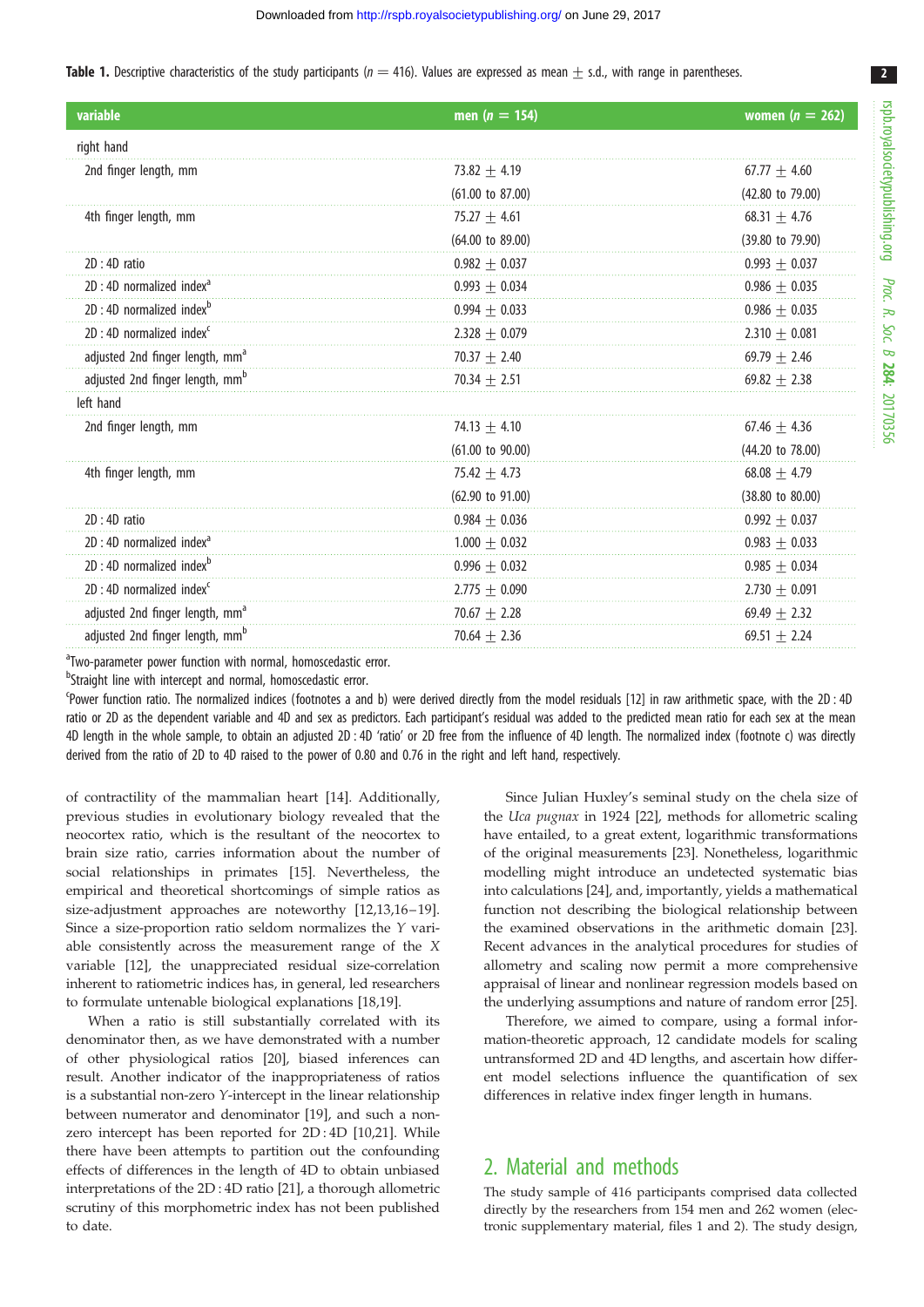<span id="page-2-0"></span>

Figure 1. Scatterplots showing the negative correlation between the 2D : 4D ratio and the length of the 4D for men  $(a, c)$ , and women  $(b, d)$  in the right and left hand, respectively.

methods and ethics procedures used to obtain the data have been previously described [[21](#page-6-0)]. This study also adhered to the ethics and research governance procedures at Teesside University. Separate analyses were conducted for the right and left hands. Measures of centrality and dispersion were expressed as mean  $\pm$  standard deviation (s.d.).

Type I regression procedures [\[26\]](#page-6-0) and the analytical framework outlined in a recently published article on methods for allometric analysis [\[25\]](#page-6-0) were used to examine the morphometric relationship between the fingers (electronic supplementary material, file 3). Briefly, we performed nonlinear regression analyses of untransformed observations using the Model Procedure in SAS v. 9.4 to fit three sets of four models, involving two straight lines and two power functions, with multiplicative, lognormal, heteroscedastic error and additive, normal, homoscedastic or heteroscedastic error, respectively [\[25\]](#page-6-0). Parameter estimates for each model were solved using an iterative protocol based on the Marquardt procedure [[25](#page-6-0)]. Participants' sex was also included as a categorical covariate in the statistical models. A common slope was fitted for the whole sample when the effect of the sex  $\times$  4D interaction term was found not to be substantial. Sex differences in the slope would indicate a fundamentally different relationship between 2D and 4D and preclude comparisons between men and women [\[27\]](#page-6-0). The Akaike information criterion (AIC) was adopted to assess the relative quality of each candidate model [[28](#page-6-0)]. The  $\triangle$ AIC from the estimated best model (i.e. the model with the lowest AIC value;  $\Delta AIC = 0$ ) was judged according to the following scale: 0-2, essentially equivalent; 2-7, plausible alternative; 7-14, weak support; greater than 14, no empirical support [[28](#page-6-0)]. Parameter estimates were interpreted from the best/essentially equivalent models for the examined data. Regression parameters are reported as point estimates and 95% confidence limits (CL). All statistical analyses were conducted using SAS (PROC MODEL, SAS® v. 9.4; SAS Institute, Inc., Cary, NC, USA), and graphs were produced using IBM Statistical Package for the Social Sciences (SPSS) Statistics v. 23.0 (SPSS, Chicago, IL, USA).

#### 3. Results

As expected, mean lengths of 2D and 4D were larger in men than women, irrespective of the examined hand ([table 1\)](#page-1-0). For the right hand, the substantial, inverse correlations between the 2D : 4D ratio and 4D in both sexes indicated that the ratiometric index is not normalizing for 4D length uniformly across the measurement range (figure  $1a,b$ ). The correlation coefficients (95%CL) describing the relationship between the index and its denominator were found to be  $-0.42$  ( $-0.56$ ) to  $-0.27$ ) and  $-0.34$  ( $-0.45$  to  $-0.22$ ) in men and women, respectively. The mean 2D : 4D ratio was greater in women  $(0.993 \pm 0.037)$  than in men  $(0.982 \pm 0.037)$ , with the 95%CL for this sex difference being 0.004 to 0.019.

Following our formal comparisons, in the right hand, the two-parameter power function with normal, homoscedastic error, of the form  $Y = a \cdot X^b$ , was found to be the best out of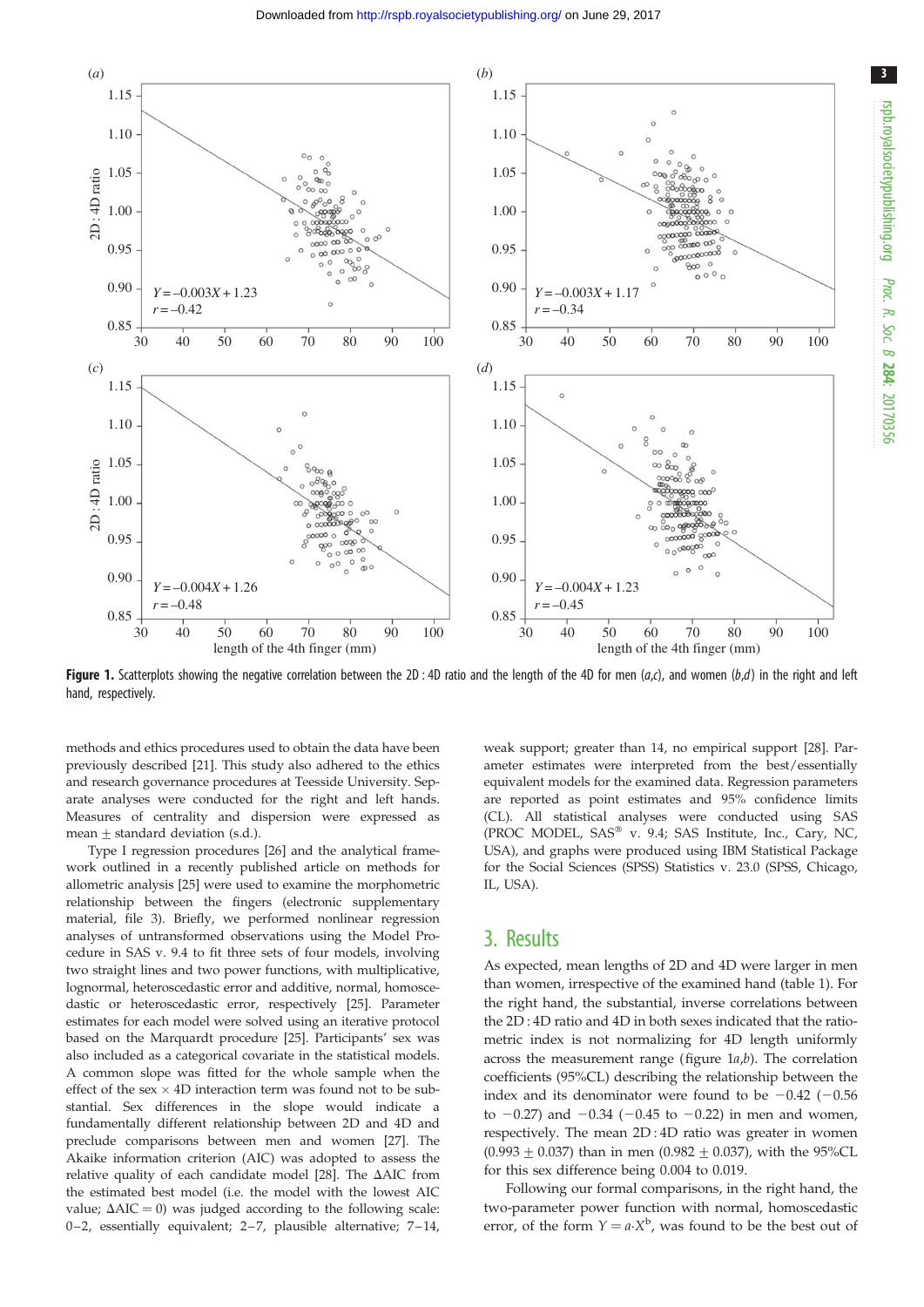4

Table 2. Statistical models fitted to untransformed data for scaling 2D (mm) to 4D (mm) in the right hand. AIC, Akaike's information criterion;  $\Delta$ AIC, Akaike difference.

| model                                                                | <b>AIC</b> | $\triangle$ AIC | inference              |
|----------------------------------------------------------------------|------------|-----------------|------------------------|
| Straight line, no intercept, with lognormal heteroscedastic error    | 1984.1     | 61.0            | no empirical support   |
| Straight line, no intercept, with normal, heteroscedastic error      | 1983.7     | 60.6            | no empirical support   |
| Failed to converge. Convergence criterion changed to 0.011           |            |                 |                        |
| Straight line, no intercept, with normal, homoscedastic error        | 1979.9     | 56.8            | no empirical support   |
| Three-parameter power function with normal, heteroscedastic error    | 1929.0     | 5.9             | plausible alternative  |
| Failed to converge. Convergence criterion changed to 0.014           |            |                 |                        |
| Two-parameter power function with normal, heteroscedastic error      | 1928.8     | 5.7             | plausible alternative  |
| Failed to converge. Convergence criterion changed to 0.013           |            |                 |                        |
| Straight line, intercept, with lognormal heteroscedastic error       | 1928.1     | 5.1             | plausible alternative  |
| Straight line, intercept, with normal, heteroscedastic error         | 1927.3     | 4.3             | plausible alternative  |
| Failed to converge. Convergence criterion changed to 0.01            |            |                 |                        |
| Three-parameter power function with lognormal, heteroscedastic error | 1926.5     | 3.5             | plausible alternative  |
| Failed to converge. Equation rearranged and converged                |            |                 |                        |
| Two-parameter power function with lognormal, heteroscedastic error   | 1925.9     | 2.8             | plausible alternative  |
| Straight line, intercept, with normal, homoscedastic error           | 1924.6     | 1.6             | essentially equivalent |
| Three-parameter power function with normal, homoscedastic error      | 1923.8     | 0.8             | essentially equivalent |
| Failed to converge. Equation rearranged and converged                |            |                 |                        |
| Two-parameter power function with normal, homoscedastic error        | 1923.1     | 0               | best                   |

12 competing models (table 2). The allometric exponent (b) describing the nonlinear relationship between 2D and 4D was 0.80 (0.74 to 0.85). A ratio index is free of bias only if this exponent is 1. The 95%CL for the difference in exponent between males and females was  $-0.21$  to 0.02. Using this most appropriate size-scaling model, women displayed a lower and not higher, mean 2D : 4D than men [\(table 1](#page-1-0)). The model with straight line, intercept and normal homoscedastic error was found to be 'essentially equivalent' to the best model:  $Y = 13.59 + 0.79X$ . The 95%CL for the Y-intercept was 10.19 to 16.99. Table 2 reveals that the three-parameter power function (relaxing the constraint of a zero Y-intercept in the two-parameter model) was also 'essentially equivalent'.

In the left hand, we found negative correlations between 2D : 4D and 4D of similar magnitudes to those observed in the right hand (figure  $1c,d$ ). The correlation coefficient between the  $2D:4D$  ratio and  $4D$  was  $-0.48$  ( $-0.62$  to  $-0.33$ ) in men, and  $-0.45$  ( $-0.56$  to  $-0.35$ ) in women. Again, women had a greater mean 2D : 4D ratio than men  $(0.992 \pm 0.037$  versus  $0.984 \pm 0.036$ ), with the 95%CL for this difference being 0.001 to 0.016. The AIC criteria revealed the rectilinear function with intercept and normal, homoscedastic error  $(Y = 16.10 + 0.75X)$  to be the best model in the set of candidates ([table 3](#page-4-0)). The 95% confidence interval for the positive Y-intercept was 12.96 to 19.25. The 95%CL for the difference in the regression slope between the sexes was  $-0.17$  to 0.03. The two-parameter power function with normal, homoscedastic error was found to be 'essentially equivalent' to the best model, with an allometric exponent of 0.76 (0.71 to 0.80). The 95%CL for the sex difference in the exponent was  $-0.17$  to 0.04. The adjusted mean  $2D : 4D$ estimates from the best/essentially equivalent models were found, again, to be lower among women than men

([table 1\)](#page-1-0). In line with AIC outcomes, the model residuals were well behaved in both hands ([figure 2](#page-5-0)).

## 4. Discussion

Although the 2D : 4D ratio has been selected to study the association between differences in relative index finger length and biological traits, the substantial residual dependency of the 2D : 4D ratio on its denominator (4D) hinders the understanding of the true relationship between the 2D and 4D in human samples ([figure 1\)](#page-2-0). Accordingly, the traditional approach of normalizing 2D for differences in 4D length as simple ratio statistics fails to serve this purpose in an unbiased manner across the typical measurement range of finger lengths in both men and women.

Notably, the outcomes of the British Broadcasting Corporation (BBC) study were seemingly interpreted as an additional line of evidence supporting the description of a sexual dimorphism based on sex differences in the 4D linear regression slope [[10\]](#page-6-0). Nevertheless, the Y-intercept value, and not the linear regression slope, is the criterion parameter in linear regression models indicating the validity of a ratio statistics [\[19](#page-6-0)]. Not only did the inverse association between the 2D : 4D ratio and 4D we observed highlight the spurious size-dependence of the index ([figure 1\)](#page-2-0), but the uncontrolled confounding effects of morphological differences in 4D length illustrated the degree of bias in 2D : 4D estimates. Since the underlying assumptions of ratios were found to be violated [[12,19](#page-6-0)], the notion of a sexually dimorphic index established on the previously reported sex differences in the 2D on 4D linear regression slope [\[10](#page-6-0)] is, therefore, untenable.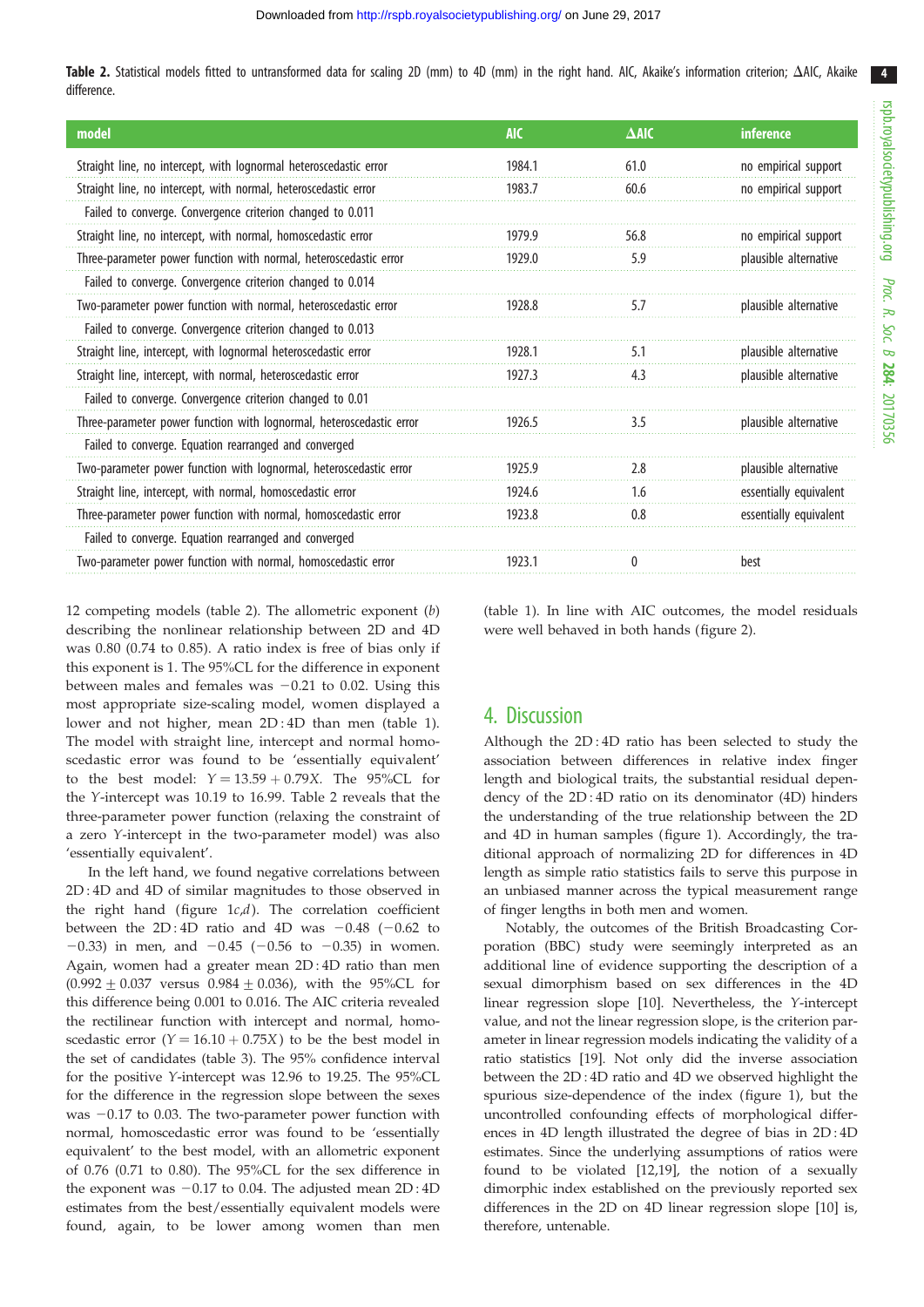5

<span id="page-4-0"></span>Table 3. Statistical models fitted to untransformed data for scaling 2D (mm) to 4D (mm) in the left hand. AIC, Akaike's information criterion;  $\Delta$ AIC, Akaike difference.

| model                                                                | <b>AIC</b> | $\triangle$ AIC | <b>inference</b>       |
|----------------------------------------------------------------------|------------|-----------------|------------------------|
| Straight line, no intercept, with lognormal heteroscedastic error    | 1978.0     | 103.8           | no empirical support   |
| Straight line, no intercept, with normal, heteroscedastic error      | 1971.1     | 96.9            | no empirical support   |
| Failed to converge. Convergence criterion changed to 0.013           |            |                 |                        |
| Straight line, no intercept, with normal, homoscedastic error        | 1962.3     | 88.1            | no empirical support   |
| Three-parameter power function with normal, heteroscedastic error    | 1882.0     | 7.8             | weak support           |
| Failed to converge. Convergence criterion changed to 0.014           |            |                 |                        |
| Three-parameter power function with lognormal, heteroscedastic error | 1880.8     | 6.6             | plausible alternative  |
| Two-parameter power function with normal, heteroscedastic error      | 1880.5     | 6.3             | plausible alternative  |
| Failed to converge. Equation rearranged and converged                |            |                 |                        |
| Straight line, intercept, with lognormal heteroscedastic error       | 1879.1     | 4.9             | plausible alternative  |
| Two-parameter power function with lognormal, heteroscedastic error   | 1878.8     | 4.6             | plausible alternative  |
| Straight line, intercept, with normal, heteroscedastic error         | 1877.8     | 3.6             | plausible alternative  |
| Failed to converge. Convergence criterion changed to 0.014           |            |                 |                        |
| Three-parameter power function with normal, homoscedastic error      | 1876.3     | 2.1             | plausible alternative  |
| Failed to converge. Equation rearranged and converged                |            |                 |                        |
| Two-parameter power function with normal, homoscedastic error        | 1874.3     | 0.1             | essentially equivalent |
| Straight line, intercept, with normal, homoscedastic error           | 1874.2     | 0               | best                   |

In the human fetus, the differentiation in the growth patterns of the fingers appears at a gestational age of approximately nine weeks [[29\]](#page-6-0). The mechanistic interplay between androgen and oestrogen signalling regulates the network of genes involved in chondrocyte proliferation and, therefore, the morphological relationship between the fingers [[11\]](#page-6-0). Notwithstanding these mechanisms, the mathematical flaws of the 2D : 4D ratio alter the magnitude of sex differences in relative index finger length and, consequently, lead to erroneous interpretations. The molecular pathways obviously shed light on the absolute differences in the length of the fingers between the sexes [\[11](#page-6-0)], whereas any interpretations about casual associations grounded on the biased size-proportion 2D : 4D ratio are limited by non-biological factors introducing artefactual variability.

The large  $\Delta AIC$  for the ratio standards models (straight line, no intercept) in both hands demonstrated that these models have essentially no support (tables 2 and 3). In particular, our study provides a comprehensive and novel approach for deriving 2D : 4D measures standardized for differences in the 4D working directly in the raw arithmetic data space. After simple allometric or linear regression-standards normalization, the mean 2D : 4D estimates from the best models were found to be higher in men than women, irrespective of the examined hand and modelling approach ([table 1](#page-1-0)). Nonetheless, the drawbacks of power-function ratios are well established [\[12](#page-6-0)]. While power-function ratios might turn out to successfully eliminate size correlations, they paradoxically introduce size-related distortions in distributional patterns compared to modelling morphometric relationships using raw data [\[12](#page-6-0)]. Accordingly, the adjusted 2D : 4D ratios and adjusted 2D length we derived from the model residuals were both independent of 4D length and materially unaffected by distributional distortions [[12\]](#page-6-0). The adjusted 2D : 4D indices were derived according to the empirical and theoretical assumptions regarding the use of residuals, which reflect the true biological variability of the observed values independent of body size [[12\]](#page-6-0). Our approach involved modelling the 2D : 4D ratio as the dependent variable, adjusting for 4D length using the residuals method [[12\]](#page-6-0), and then obtaining an adjusted ratio free from the influence of 4D length. Importantly, this size-adjustment approach is mathematically equivalent to modelling 2D length as the dependent variable [[30\]](#page-6-0), with the advantage of providing a properly adjusted ratio index rather than an expression of 2D length free from the influence of 4D length. The mathematical equivalence and concordance between these analyses ultimately substantiate the failure of simple ratio models (tables 2 and 3) to provide unbiased 2D : 4D estimates [\(figure 1\)](#page-2-0) [\[12](#page-6-0),[30\]](#page-6-0). Furthermore, the measurement of 2D and 4D lengths carried out by trained anthropologists is another key strength of the present study that minimizes any random variability in the examined data [[21\]](#page-6-0). Our results reflect a long-standing wealth of evidence in the biological literature, whereby relationships between morphometric variables seldom vary in a directly proportional fashion [\[12](#page-6-0),[13,16](#page-6-0)– [19\]](#page-6-0).

We, therefore, point out that the formulation of this index as a simple ratio might cloud any potential associations between the relative length of the fingers and other human traits, particularly sex differences. To date, the formulations of simple ratios as the 2D : 4D have been superseded by more comprehensive and accurate allometric analyses for addressing size-scaling problems [[25\]](#page-6-0). If the relationship between the 2D and 4D was found to be directly proportional, for a given value of 4D the 2D : 4D ratio would have predicted the same value of the outcome compared with what we observed after proper modelling of differences in the denominator of the index.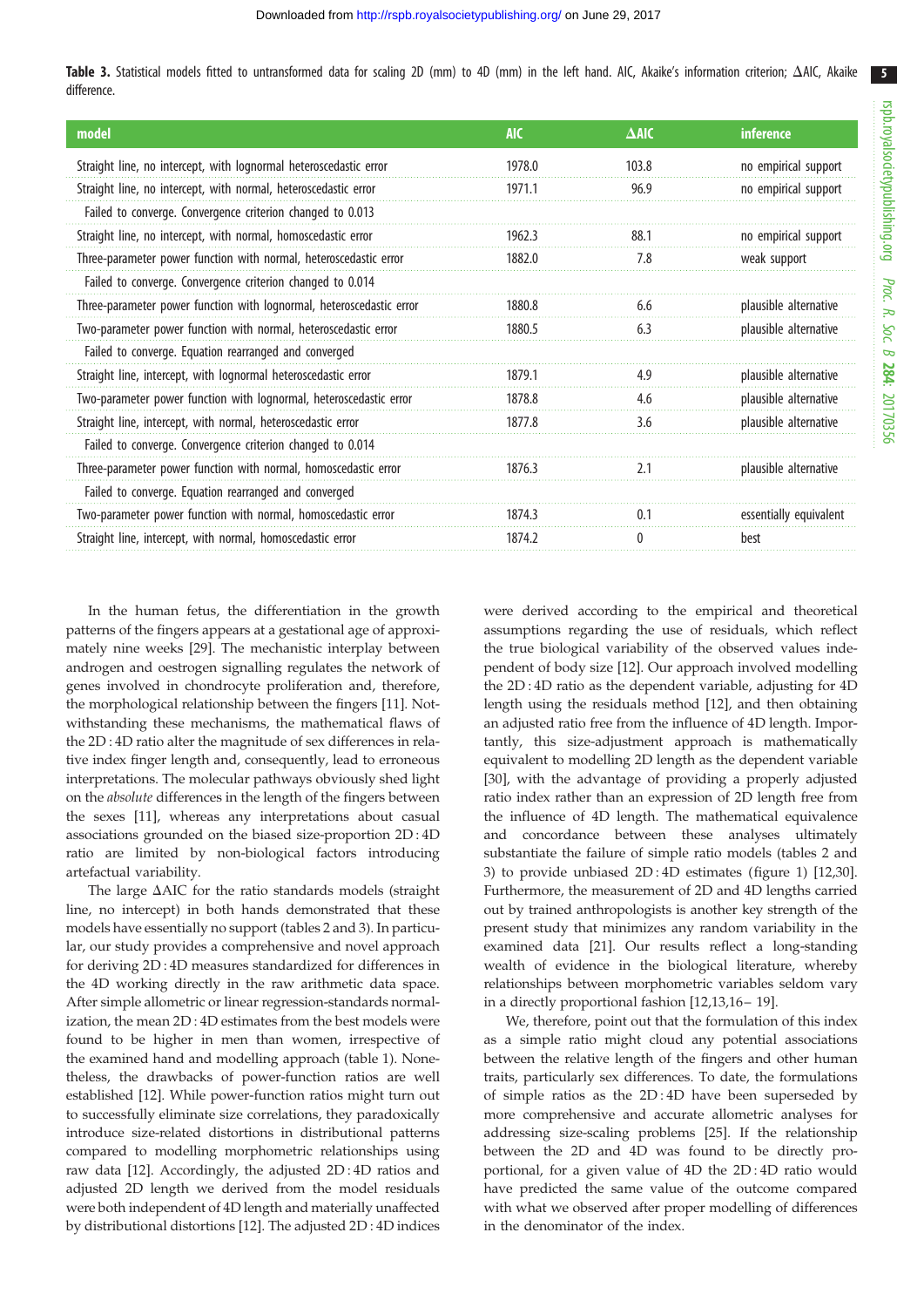<span id="page-5-0"></span>

Figure 2. Raw residuals against the untransformed 4D measures from the two-parameter power function  $(a, c)$  and linear regression  $(b, d)$  model with normal, homoscedastic error in the right and left hand, respectively.

Our study demonstrates that, in human samples, failure to statistically control for the true covariation patterns associated with the 4D in the 2D : 4D ratio provides biased estimates of differences between the sexes and, consequently, a spuriously sexually dimorphic index.

Data accessibility. The raw data supporting this article and statistical codes used to perform nonlinear regression analyses have been provided as part of the electronic supplementary material.

Authors' contributions. L.L., A.M.B. and G.A. contributed to the design of the paper, conducted statistical analyses, wrote and revised the manuscript. L.K. and J.F. provided the examined data and contributed to the manuscript revision. K.L.W. contributed to the revision of the manuscript. All authors approved the final version of the manuscript and agree to be accountable for the content herein.

Competing interests. We declare no competing interests with regard to this publication.

Funding. No funding was received to conduct and/or prepare this manuscript.

Acknowledgement. We thank the anonymous referees for their important comments and suggestions which helped us to improve the present manuscript.

## **References**

- 1. Baker F. 1888 Anthropological notes on the human hand. Am Anthropol 1, 51-76. [\(doi:10.1525/aa.](http://dx.doi.org/10.1525/aa.1888.1.1.02a00040) [1888.1.1.02a00040](http://dx.doi.org/10.1525/aa.1888.1.1.02a00040))
- 2. Phelps VR. 1952 Relative index finger length as a sex-influenced trait in man. Am. J. Hum. Genet. 4,  $72 - 89.$
- 3. Bailey AA, Hurd PL. 2005 Finger length ratio (2D : 4D) correlates with physical aggression in men but not in women. Biol. Psychol. 68, 215– 222. [\(doi:10.1016/j.biopsycho.2004.05.001\)](http://dx.doi.org/10.1016/j.biopsycho.2004.05.001)
- 4. Cohen-Bendahan CC, van de Beek C., Berenbaum SA. 2005 Prenatal sex hormone effects on child

and adult sex-typed behavior: methods and findings. Neurosci. Biobehav. Rev. 29, 353 – 384. [\(doi:10.1016/j.neubiorev.2004.](http://dx.doi.org/10.1016/j.neubiorev.2004.11.004) [11.004](http://dx.doi.org/10.1016/j.neubiorev.2004.11.004))

- 5. Hill R, Simpson B, Millet G, Manning J, Kilduff L. 2012 Right – left digit ratio (2D : 4D) and maximal oxygen uptake. J. Sports Sci. 30,  $129 - 134$ . [\(doi:10.](http://dx.doi.org/10.1080/02640414.2011.637947) [1080/02640414.2011.637947\)](http://dx.doi.org/10.1080/02640414.2011.637947)
- 6. Longman D., Stock JT, Wells JC. 2011 Digit ratio (2D : 4D) and rowing ergometer performance in males and females. Am. J. Phys. Anthropol. 144, 337 – 341. [\(doi:10.1002/ajpa.21407](http://dx.doi.org/10.1002/ajpa.21407))
- 7. Manning JT, Scutt D., Wilson J., Lewis-Jones DI. 1998 The ratio of 2nd to 4th digit length: a predictor of sperm numbers and concentrations of testosterone, luteinizing hormone and oestrogen. Hum. Reprod. 13, 3000 – 3004. ([doi:10.1093/](http://dx.doi.org/10.1093/humrep/13.11.3000) [humrep/13.11.3000\)](http://dx.doi.org/10.1093/humrep/13.11.3000)
- 8. Voracek M, Reimer B, Dressler SG. 2010 Digit ratio (2D : 4D) predicts sporting success among female fencers independent from physical, experience, and personality factors. Scand. J. Med. Sci. Sports 20, 853 - 860. ([doi:10.1111/j.1600-0838.](http://dx.doi.org/10.1111/j.1600-0838.2009.01031.x) [2009.01031.x](http://dx.doi.org/10.1111/j.1600-0838.2009.01031.x))